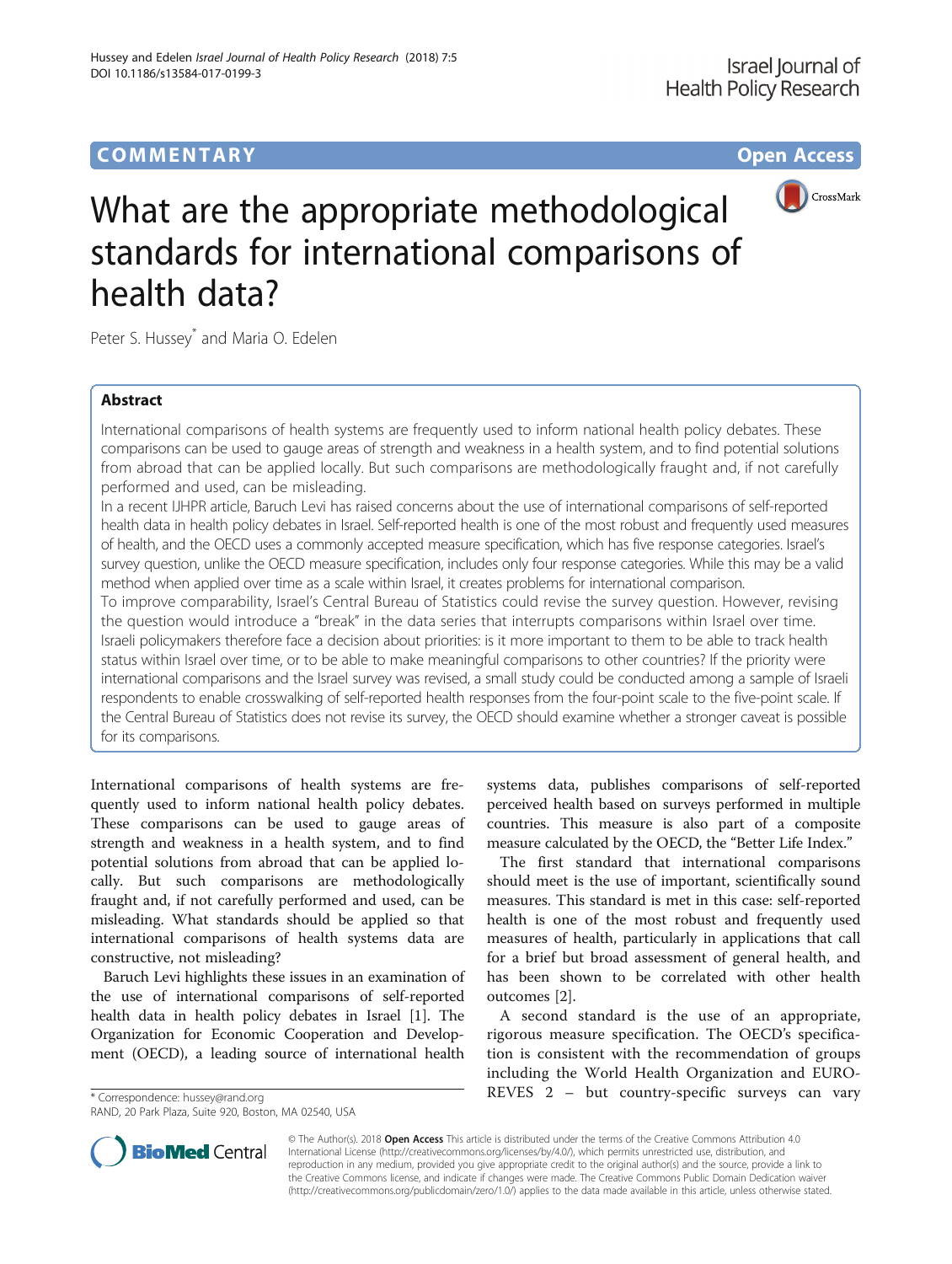from this definition [\[3](#page-2-0)]. The OECD's definition of the question uses a five-category Likert scale of responses: very good, good, fair, bad, or very bad. The OECD then calculates rates of positive responses (very good or good), neutral responses (fair), and negative responses (bad or very bad).

A third standard is whether data are collected consistently in a way that meets the specification. The OECD faces a considerable challenge in attempting to harmonize and compare health statistics from multiple countries. Even measures that use internationally recognized units of measurement, such as health spending, are extremely challenging to harmonize across countries: different currencies are used, with fluctuating exchange rates; different accounting methods are sometimes applied; and categories of spending are defined differently between countries. While international organizations can encourage harmonization across countries, such as the World Health Organization's System of Health Accounts [\[4](#page-2-0)], it can be difficult for countries to make the investment needed for a significant change in health accounting systems.

Measures of self-reported health perhaps face even more significant harmonization challenges. Surveys responses can be affected by translation or cultural norms. Levi reports that the OECD self-reported health measure is based on questions from multiple surveys. These surveys use different wording for questions and responses and different response categories, making harmonization of the results for reporting difficult.

Israel's survey question includes only four response categories, unlike the OECD measure specification, which uses five. While the survey question may be valid when applied over time within Israel, it creates problems for international comparison. Evidence is mixed on the extent to which a four-point scale without a neutral option produces different response distributions than a five-point scale with a neutral option [[5\]](#page-2-0), but it is likely that comparing rates of the top two responses between surveys with 4-point and 5-point scales would introduce bias. Without a neutral response option, respondents are forced to answer positively or negatively – and indeed, both positive and negative perceived health rates for Israel are high relative to OECD peers. On other measures of health status compared by the OECD, such as life expectancy, Israel is often close to the OECD average [[6\]](#page-2-0).

Given these differences, the question is how, or whether, to report the data. This is an instance of a longstanding debate over transparency in health care [[7\]](#page-2-0). Advocates of transparency argue that since we will never achieve methodological perfection, it is better to start by airing the information we have. This will spur improvement in the methods that would never occur without publication [\[8](#page-2-0)]. Caveats can be added to note methodological issues that could bias comparisons.

Critics of transparency worry that the harms of publishing biased information will outweigh the benefits and, by destroying trust in health statistics, harm the longer-term enterprise of improving health care. Levi seems to take this view by stating that the "lack of methodological uniformity does not allow viable international comparison." Once data are published, the publisher loses control over how they are used. Levi notes that in Israel, the media and government frequently cite the positive self-reported health statistics without including the caveats the OECD attaches to the data.

The standard for publication should be whether the potential harms outweigh the potential benefits – similar to judgments about the appropriateness of medical services [[9](#page-2-0)]. In this case, the concerns highlighted by Levi are certainly significant, and it's possible (but uncertain) that publication is on the wrong side of the benefit/harm equation.

To improve comparability, Israel's Central Bureau of Statistics could revise the survey question. However, revising the question would introduce a "break" in the data series that interrupts comparisons within Israel over time. Israeli policymakers therefore face a decision about priorities: is it more important to them to be able to track health status within Israel over time, or to be able to make meaningful comparisons to other countries?

In some cases, it may be possible to use analyses to improve comparability of different measures, but that would likely be challenging here. A small study could be conducted among a sample of Israeli respondents to enable crosswalking of self-reported health responses from the four-point scale to the five-point scale. This could help to understand the extent of a series break. However, it would likely be impossible to use such a study to map responses on a four-point scale to the OECD categories of positive and negative responses calculated from fivepoint scales with neutral options. Thus, this analytic repair might smooth out the transition, but would not be able to resolve the biases of the four-point scale discussed by Levi.

Short of removing the data, the OECD should examine whether a stronger caveat is possible. This might include removing the self-reported health measure from Israel's Better Life Index (i.e., not reporting the composite index for Israel), since it could obscure the issues with the underlying data. The OECD could consider adding or changing the categories of health status it reports; for example, responses could be reported for each response separately, or as a continuous measure.